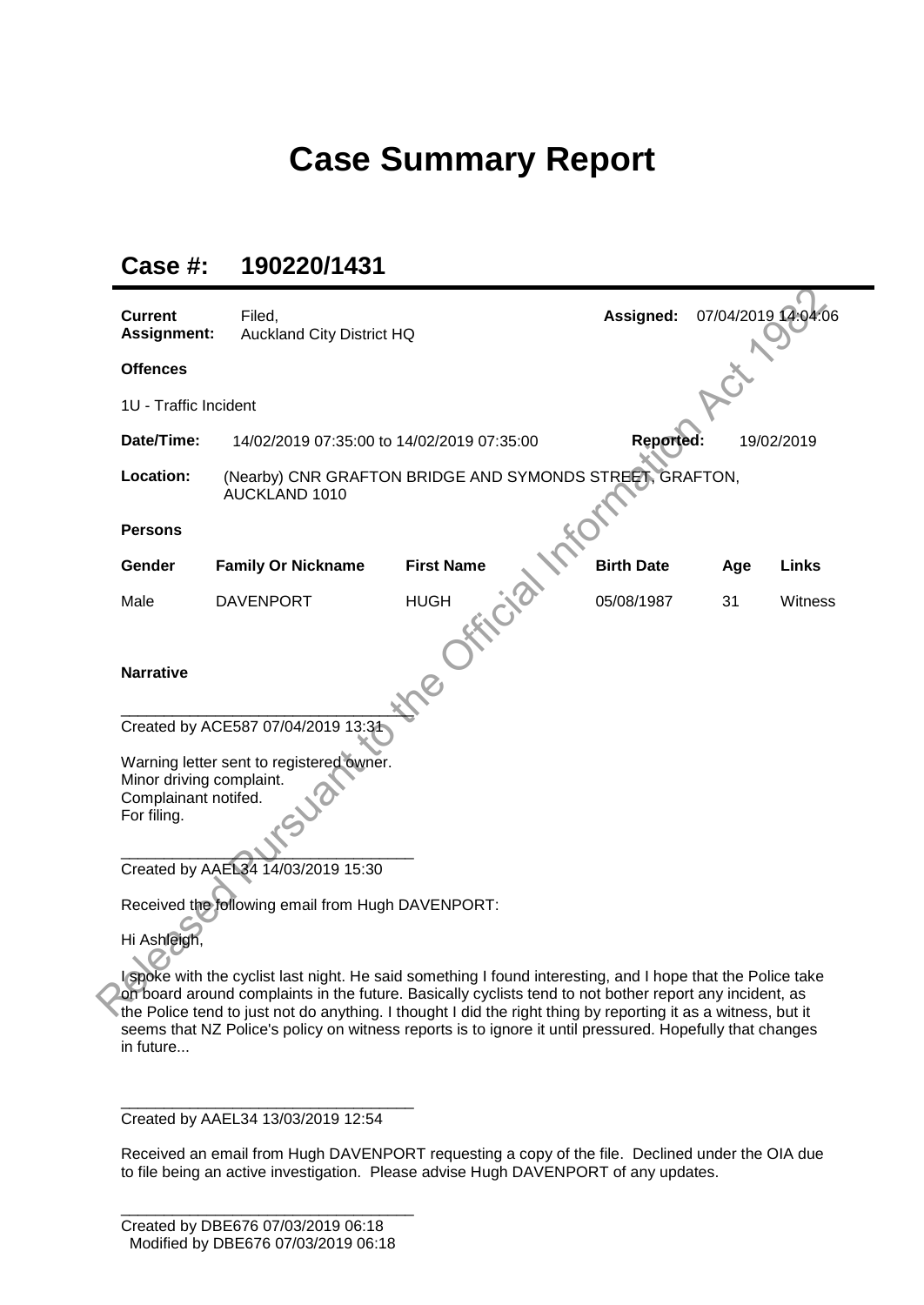File reviewed. Acknowledgement letter emailed to complainant. S118 letter posted to suspect R/O. Assigned to Awaiting Member Assignment due to current workloads.

Camera footage online. See below.

\_\_\_\_\_\_\_\_\_\_\_\_\_\_\_\_\_\_\_\_\_\_\_\_\_\_\_\_\_\_\_\_\_\_ Created by AJCK75 06/03/2019 17:32

This file relates to a near miss on Grafton Bridge where a bus JAF146 narrowly missed a cyclist.<br>The bus is registered to a company in Howick.<br>File transferred to Counties Manukau for follow up action

The bus is registered to a company in Howick.

File transferred to Counties Manukau for follow up action.

\_\_\_\_\_\_\_\_\_\_\_\_\_\_\_\_\_\_\_\_\_\_\_\_\_\_\_\_\_\_\_\_\_\_ Created by WWM255 27/02/2019 15:02

OIA request made by Mr Hugh Davonport for this incident is received on 27/02/2019.

From: Hugh Davenport <fyi-request-9663-4b68389d@requests.fyi.org.nz> Date: 25/02/2019 05:13PM Subject: Official Information request - Requesting case file

Dear New Zealand Police,

I would like to request any case file in relation to a near miss incident involving a cyclist on the Grafton Bridge on 14th February at 7:35am. The bus in question was HE262, rego JAF146. Dashcam footage both front and rear are available at https://twitter.com/AlecTang\_/status/1095763202040770560 .

A report was filed by myself at the Wellington Central Police station on Tuesday 19th February around 8:30am and I was told that it would be sent up to Auckland. I have not received a case number to date. If any other report exists for the same incident, I would like to request a case summary file for those other reports in addition to mine. This file relates to a near miss on Grafton Bridge where a bus JAF146 narrowly missed a cyclist.<br>
The bus is registered to a company in Howick.<br>
File transferred to Counties Manukau for follow up action.<br>
Croated by WW1M2

If the report filed by myself does not exist in the system, I request information regarding the handling of the 1U Driver Complaint form handed into Wellington Central station on Tuesday 19th February around 8:30am. I should be on camera wearing blue sunglasses on my head. I would like to request where that form went, and any reason why it was not entered into your system.

Yours faithfully,

Hugh Dave

 $\sim$ Created by BKY086 21/02/2019 09:18

j - Reviewed for further investigation by O/C CAA Enquiries.

- Low level 1U complaint which has been reported by a third party who witnessed it.

- We do not have capacity to investigate such matters as we are focussed on serious crime

victimisation matters (assault, theft, indecent assault, etc). There are 73 files AMA and this one does not even factor into the equation.

- Case filed.

\_\_\_\_\_\_\_\_\_\_\_\_\_\_\_\_\_\_\_\_\_\_\_\_\_\_\_\_\_\_\_\_\_\_ Created by DBMW68 20/02/2019 10:54

**Witness**